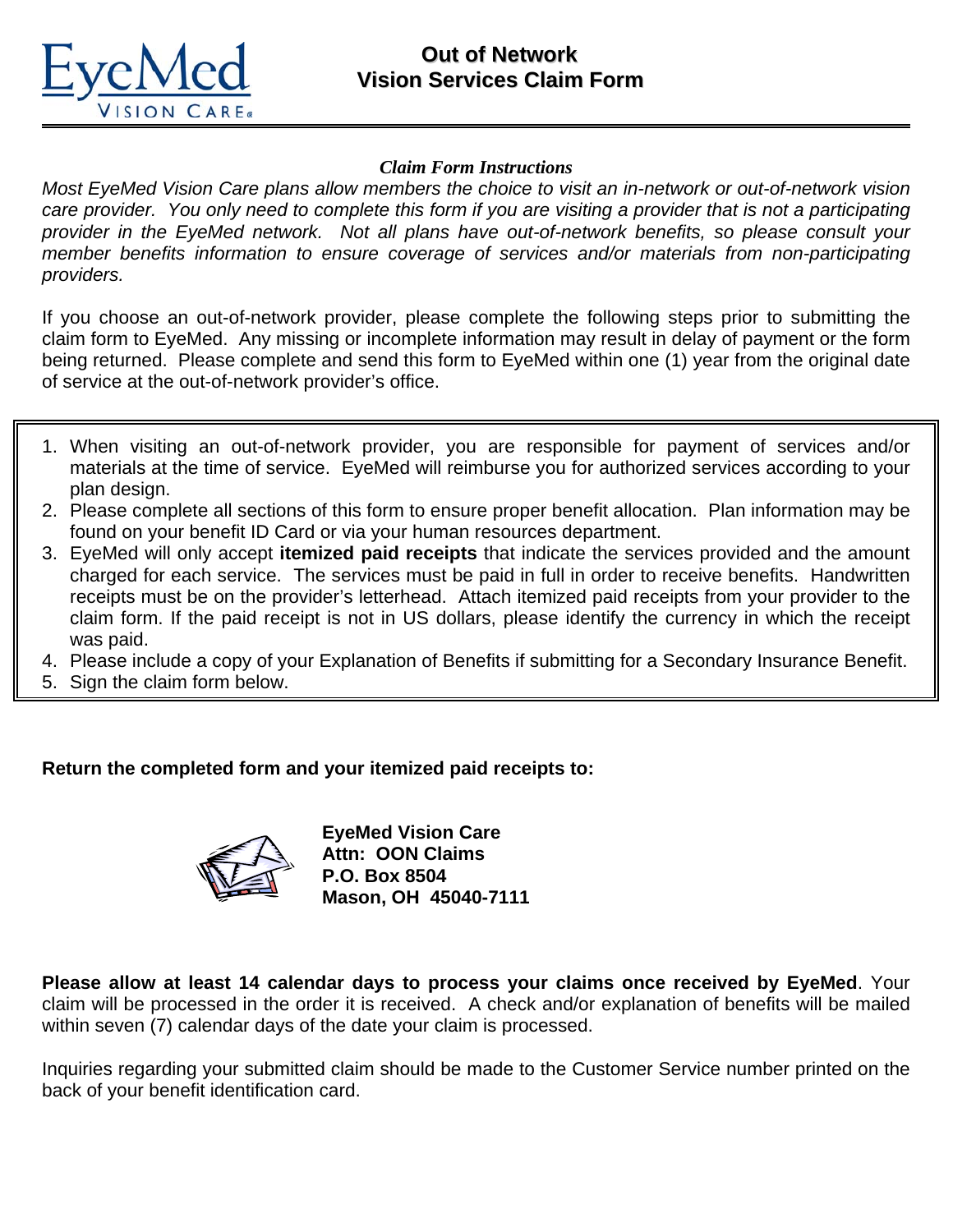

# **Out of Network Vision Services Claim Form**

| <b>Patient Information (Required)</b><br><b>Last Name</b>                                           |                                                                        |    |                                  |                                  |                |                          |  |  |                |
|-----------------------------------------------------------------------------------------------------|------------------------------------------------------------------------|----|----------------------------------|----------------------------------|----------------|--------------------------|--|--|----------------|
|                                                                                                     |                                                                        |    |                                  |                                  |                |                          |  |  |                |
|                                                                                                     |                                                                        |    |                                  |                                  |                |                          |  |  |                |
| <b>First Name</b>                                                                                   |                                                                        |    |                                  |                                  |                |                          |  |  | Middle Initial |
|                                                                                                     |                                                                        |    |                                  |                                  |                |                          |  |  |                |
| <b>Street Address</b>                                                                               |                                                                        |    | City<br><b>State</b><br>Zip Code |                                  |                |                          |  |  |                |
|                                                                                                     |                                                                        |    |                                  |                                  |                |                          |  |  |                |
| Birth Date (MM/DD/YYYY)                                                                             |                                                                        |    |                                  | Telephone Number                 |                |                          |  |  |                |
| $\qquad \qquad \blacksquare$                                                                        |                                                                        |    |                                  |                                  |                |                          |  |  |                |
| Member ID#<br>Relationship to the Subscriber                                                        |                                                                        |    |                                  |                                  |                |                          |  |  |                |
|                                                                                                     |                                                                        |    |                                  | Self<br>Spouse<br>Child<br>Other |                |                          |  |  |                |
|                                                                                                     |                                                                        |    |                                  |                                  |                |                          |  |  |                |
| Subscriber Information (Required)                                                                   |                                                                        |    |                                  |                                  |                |                          |  |  |                |
| <b>Last Name</b>                                                                                    |                                                                        |    |                                  |                                  |                |                          |  |  |                |
| <b>First Name</b><br>Middle Initial                                                                 |                                                                        |    |                                  |                                  |                |                          |  |  |                |
|                                                                                                     |                                                                        |    |                                  |                                  |                |                          |  |  |                |
| <b>Street Address</b>                                                                               |                                                                        |    | City                             |                                  |                | Zip Code<br><b>State</b> |  |  |                |
|                                                                                                     |                                                                        |    |                                  |                                  |                |                          |  |  |                |
| Birth Date (MM/DD/YYYY)<br>Telephone Number                                                         |                                                                        |    |                                  |                                  |                |                          |  |  |                |
|                                                                                                     |                                                                        |    |                                  |                                  |                |                          |  |  |                |
| <b>Vision Plan Name</b>                                                                             | Vision Plan ID#                                                        |    |                                  |                                  | Subscriber ID# |                          |  |  |                |
|                                                                                                     |                                                                        |    |                                  |                                  |                |                          |  |  |                |
|                                                                                                     |                                                                        |    |                                  |                                  |                |                          |  |  |                |
| Date of Service (Required) (MM/DD/YYYY)                                                             |                                                                        |    |                                  |                                  |                |                          |  |  |                |
|                                                                                                     |                                                                        |    |                                  |                                  |                |                          |  |  |                |
|                                                                                                     |                                                                        |    |                                  |                                  |                |                          |  |  |                |
| Request For Reimbursement-Please Enter Amount Charged. Remember to include itemized paid receipts:  |                                                                        |    |                                  |                                  |                |                          |  |  |                |
| Exam                                                                                                | Contact Lenses - (please submit all contact related<br>Frame<br>Lenses |    |                                  |                                  |                |                          |  |  |                |
| \$.                                                                                                 | \$                                                                     | \$ | $\mathcal{S}_{1}$                | charges at the same time)        |                |                          |  |  |                |
| If lenses were purchased, please check type:<br>Single<br><b>Bifocal</b><br>Trifocal<br>Progressive |                                                                        |    |                                  |                                  |                |                          |  |  |                |

I hereby understand that without prior authorization from EyeMed Vision Care LLC for services rendered, I may be denied reimbursement for submitted vision care services for which I am not eligible. I hereby authorize any insurance company, organization employer, ophthalmologist, optometrist, and optician to release any information with respect to this claim. I certify that the information furnished by me in support of this claim is true and correct.

Member/Guardian/Patient Signature (not a minor) \_\_\_\_\_\_\_\_\_\_\_\_\_\_\_\_\_\_\_\_\_\_\_\_\_\_\_\_\_\_ Date: \_\_\_\_\_\_\_\_\_\_\_\_\_\_\_\_\_